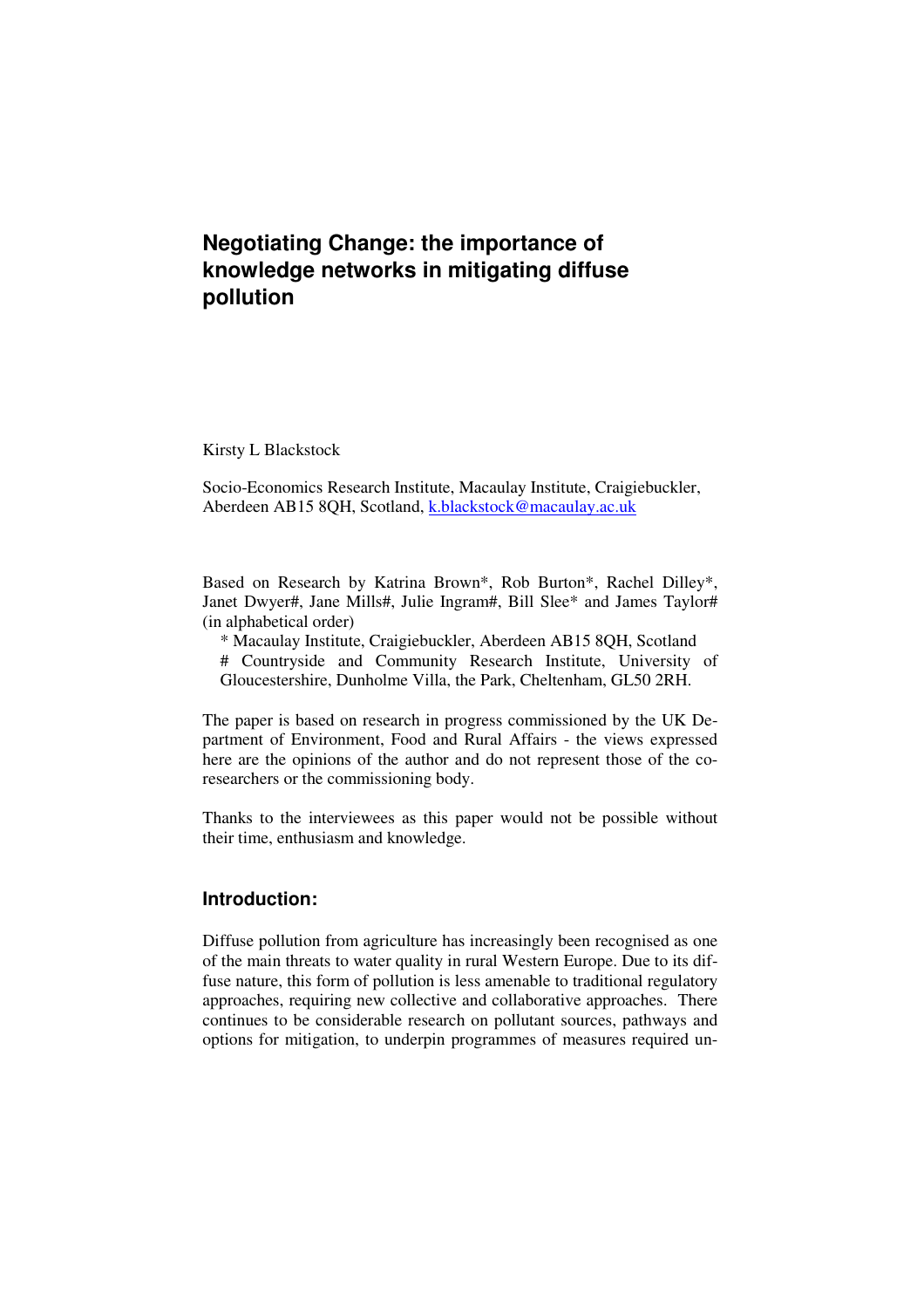der the Water Framework Directive (e.g. Haygarth, 2003). There is also considerable research on the need for stakeholder involvement in developing water management and water resource plans (e.g. Falkenmark et al., 2004). There is also increasing recognition of the need to integrate biophysical, economic and socio-cultural research to fully understand the systemic nature of water management systems (e.g. MacLeod et al., 2007; Ison et al., 2007).

Research to understand and influence land managers', particularly farmers', behaviour is needed to encourage actions to prevent or mitigate pollution to water bodies. However, there is little research that focuses on the socio-cultural aspects of how stakeholders interpret, translate and respond to measures designed to mitigate diffuse pollution (e.g. Robinson, 2006). Within the agricultural and rural sociological literature, there is a growing body of work (e.g. Burton and Wilson, 1996; Morris, 1994) that draws our attention to the importance of (a) how there are different agri-cultures and (b) how farmer decision making is a complex multi-criteria process strongly influenced by the judgments of their peers. But these insights are yet to be adequately integrated into the focus on mitigation of diffuse pollution to water.

The shift from traditional to interactive agricultural extension practices highlights how knowledge emerges through social interaction and negotiation and is constructed through learning and experience (e.g. Roling and Wagemakers, 2000). It is the active interpretation and filtering of information, by individuals or collective groups, that translates it into knowledge. Therefore, the capacity to tap into, use and develop knowledge resources is as important as the quality of, and access to, information itself. Reviews of decision support tools reinforce insights from psychology which suggest that transparency, relevance and credibility are crucial to uptake. This reinforces the importance of understanding the processes by which information is interpreted, evaluated and translated into practice (e.g. Matthews et al., 2006).

There is an increasing interest in contested knowledge claims within environmental policy and management. Issues of power, legitimacy, authority and respect underpin the interpretation and reception of any policy (Fischer, 2003). There has been an increasing acknowledgement of the need to combine technical scientific knowledge with other forms of knowledge – traditional/indigenous and local/experiential for example, within the debates surrounding new approaches to science (e.g. mode II) science, Gibbons et al., 1994; sustainability science, Kates et al, 2001).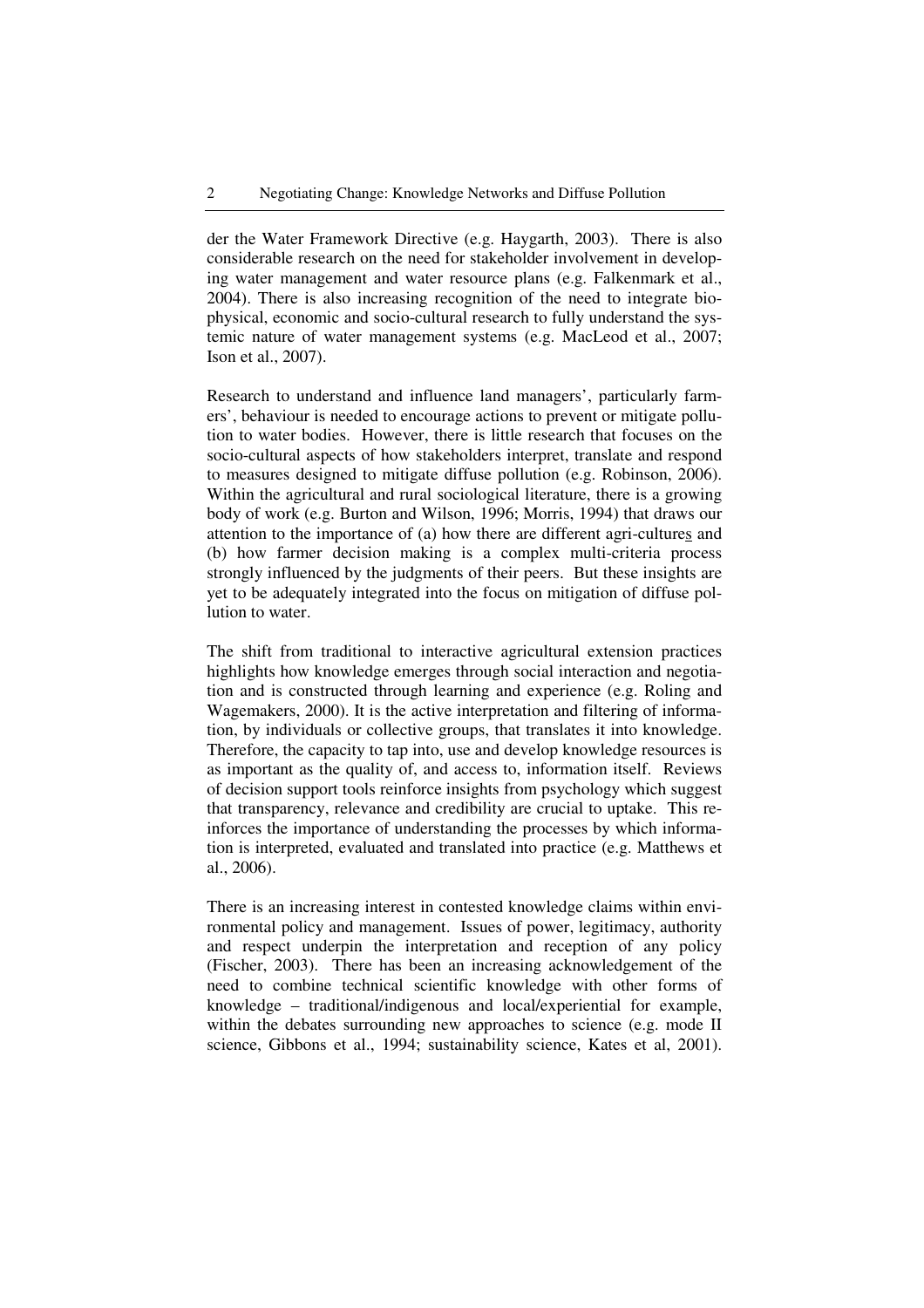Therefore, mitigating diffuse pollution will require using knowledge held by multiple actors – scientists, farmers, policy makers, industry representatives and extension officers.

This paper uses the concept of knowledge networks to explore how behavioural change can be negotiated. The phrase 'knowledge networks' highlights the importance of *collective* exchange of information. This is one of the key functions of social networks between farmers, albeit practised strategically so that misinformation may be as common as information (e.g. Sutherland, forthcoming). The phrase 'knowledge networks' also acknowledges the importance of social learning, whereby deliberation with peers can stimulate shifts in individual worldviews and group norms, leading to sustained changes in practices and actions (Sinclair and Diduck, 2001).

This paper highlights the practices of co-production of knowledge between policy makers, extension agents and farmers regarding the mitigation of diffuse pollution. It focuses on an evaluation of UK based case studies, highlighting the way in which knowledge networks are utilised in the provision of advice, recipients' capacity to change behaviour and their willingness to change behaviour.

# **Case Studies:**

The paper is based on research in progress on the provision of advice to promote long-term positive behavioural change within the UK. The project used a case study approach to collect data with respect to soils, water and waste (manure). As well as dealing with different media, the case studies were selected to reflect a variety of spatial resolutions (from national initiatives through to targeted local initiatives).

The five case studies were:

#### **A: West Country Rivers Trust** (South-West England)

The project was initially driven by concerns regarding a declining fishery attributed to diffuse agricultural pollution and aims to protect and improve water quality whilst educating the public about water management.

#### **B: Birds Eye Pea Growers** (East England)

This ongoing project was set up by the processors, working closely with an environmental NGO, to ensure growers adopted sustainable farming stan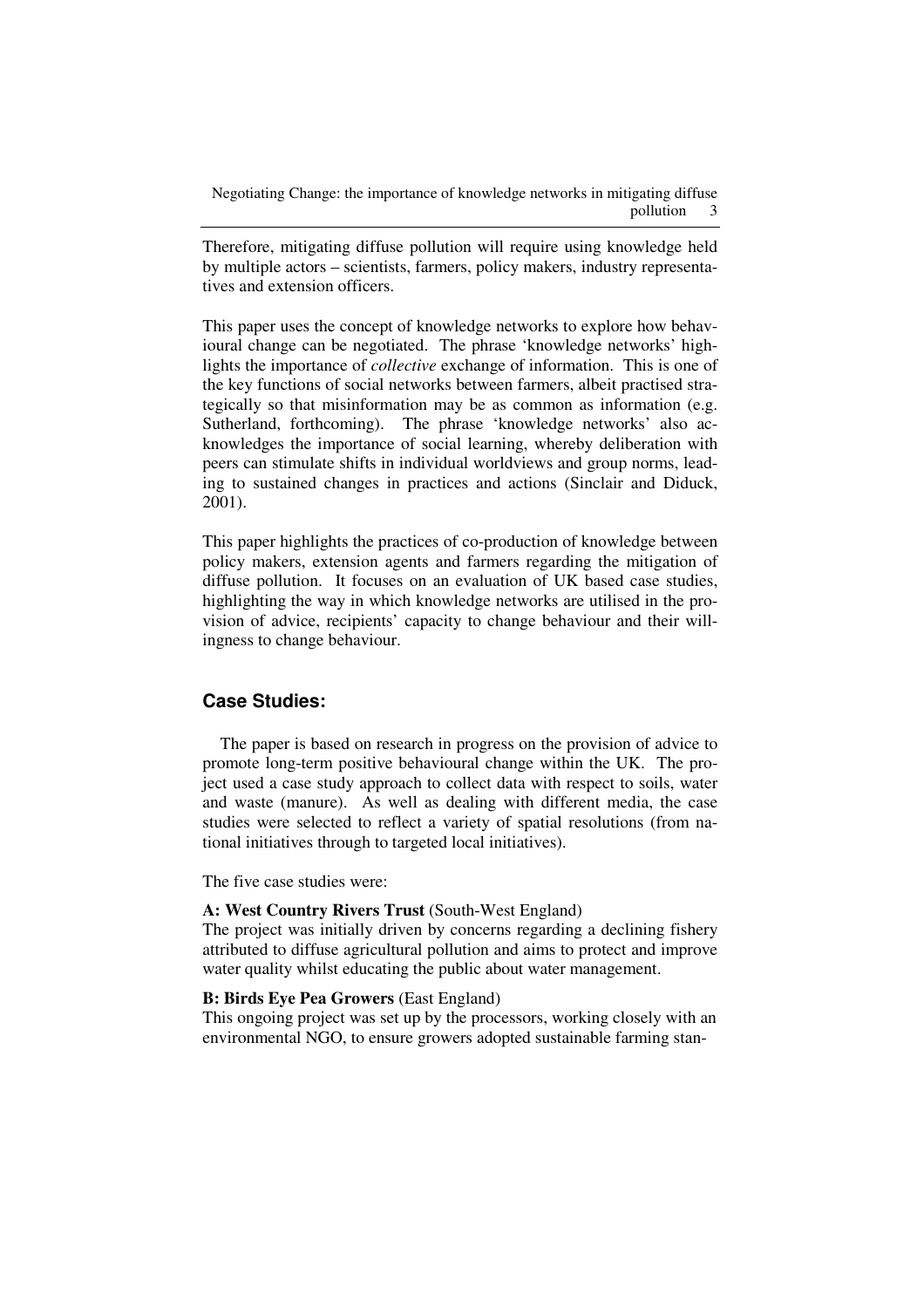dards, using farmer discussion groups promoted through a forum of eight representative farmers.

**C: Soil Management Initiative** (Arable in England and Wales) The SMI is an independent organisation and was created to develop and transfer knowledge about soil management systems that improve crop production and protect of the environment. It is ongoing but less active than it was.

**D: Farm Waste Management Plans** (South West England) The project focused on awareness-raising of the risk of pollution from dirty water, slurry and manure; how to store farm waste; and how, where and when to best spread farm waste to land by developing a nutrient budget and spreading plan. It ran during the late 1990s.

#### **E: National Trust Farming Forward project** (Midlands)

This project was set up to secure a better future for land-use businesses that sustain a wide range of public benefits whilst taking advantage of new opportunities such as local food marketing tourism and environmental enhancement.

Therefore, only two case studies  $(A \& D)$  were explicitly targeted at mitigating aquatic diffuse pollution, although issues of diffuse pollution also arose in the other case studies. Within each case study, we collected data using semi-structured interviews with individual farmers and farming families. We also interviewed the promoters of the scheme and stakeholders to give alternative perspectives. In total, almost 80 interviews were carried out. Three focus groups were held to discuss the issues collectively, rather than individually, and these data were compared with the data from the interviews.

The farms ranged from 20 hectares to over 1,500 hectares in size, and there was a range of fully owned through a mixture of short-term leasehold, tenanted and owned to long term tenancies within the sample. Farmers were all male, although we did complete several household interviews that included other family members, sometimes children and sometimes partners. The farmer's ages ranged from late twenties to late sixties. Another important distinction, particularly marked in case studies A&D, was the divergence in farming strategies between those becoming more extensive and/or considering exiting farming and those who were intensifying and/or expanding their holdings.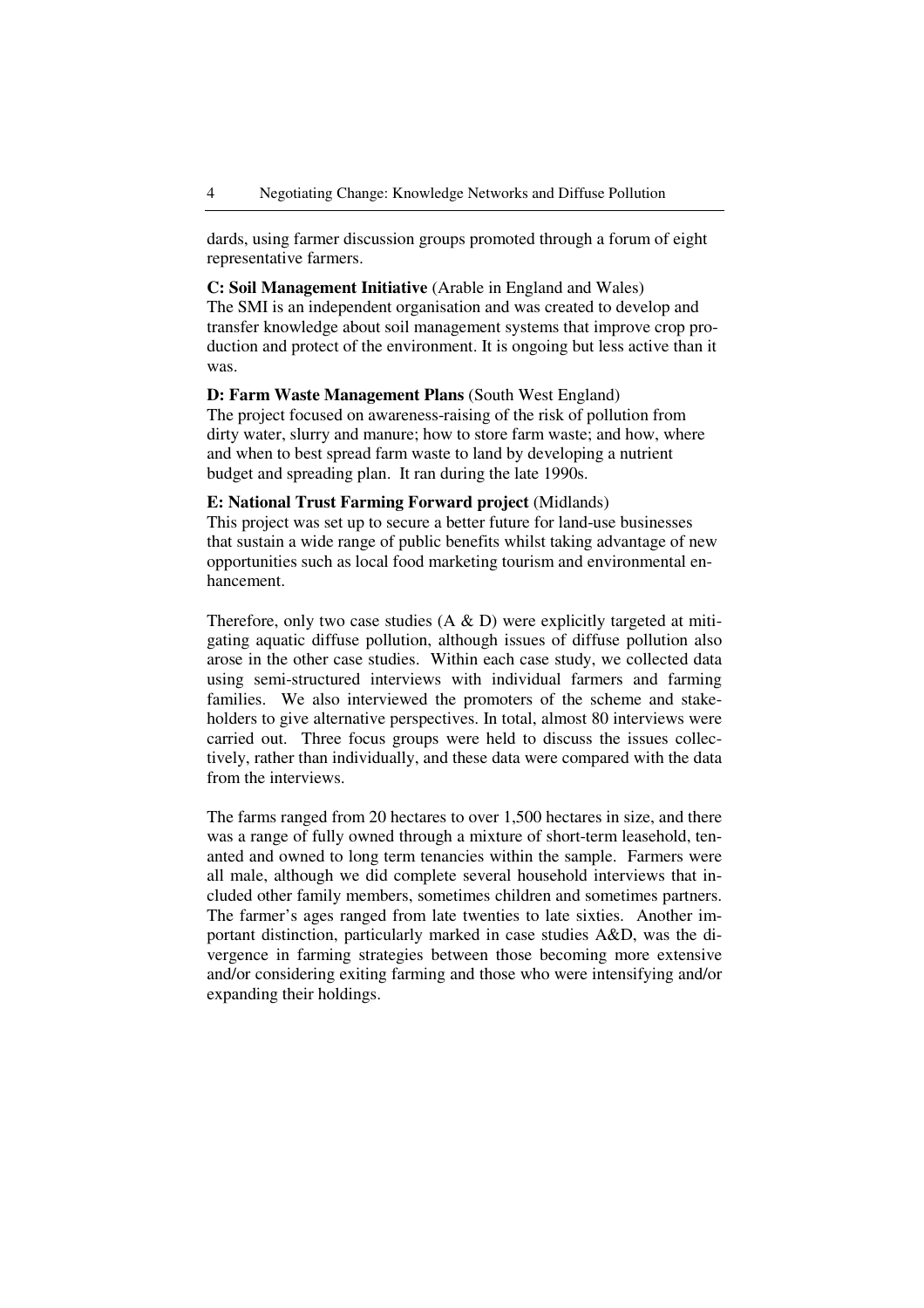The data are being analysed using both qualitative analysis of the transcripts (interviews and focus groups) and quantitative analyses of descriptive data. The analytical framework was adopted from a synthesis of the literature review (Burton et al., 2006) and the themes arising from the data. These early analyses indicated that there were three key areas to focus on: how advice was provided, to whom, by whom; what farmers said about whether they were able to follow this advice and what farmers said about whether they were willing to take this advice. This draft analysis was shared with a workshop run for national policy makers in July 2007 and adjusted in light of these comments.

# **Findings:**

#### **Provision of Advice**

Advice was provided in written and verbal form. The written form was a one-way flow of information through the use of websites, newsletters, articles in the press, and information sheets. There is a difference between advice that is sought by the farmer (through web searches, scanning the farming press) and information that comes through the post uninvited. Most farmers struggled to deal with the volume of information sent to them and the promoters were concerned that this makes it likely for their advisory messages to get lost in 'junk mail'. Despite their dislike of paperwork, most of our interviewees would scan their mail and would pay most attention to the information relating to regulation and financial incentives. Good practice was described as having a clear, colourful and concise summary, backed up by layers of increasingly complex and technical information to take account of the different types of farmer (hi-tech business or low-tech traditionalist).

The verbal form occurred in face to face situations. These ranged from collective (formal workshops to informal farmer discussion groups) to individual (formal farm visits to chats over the neighbour's fence) approaches. Formal collective events tend to self-select the most interested and innovative farmers so these are in danger of "preaching to the converted". There was a continuum of those who engaged in group meetings to those who actively avoided such approaches. As with written material, some felt that there are too many events resulting in farmers being "over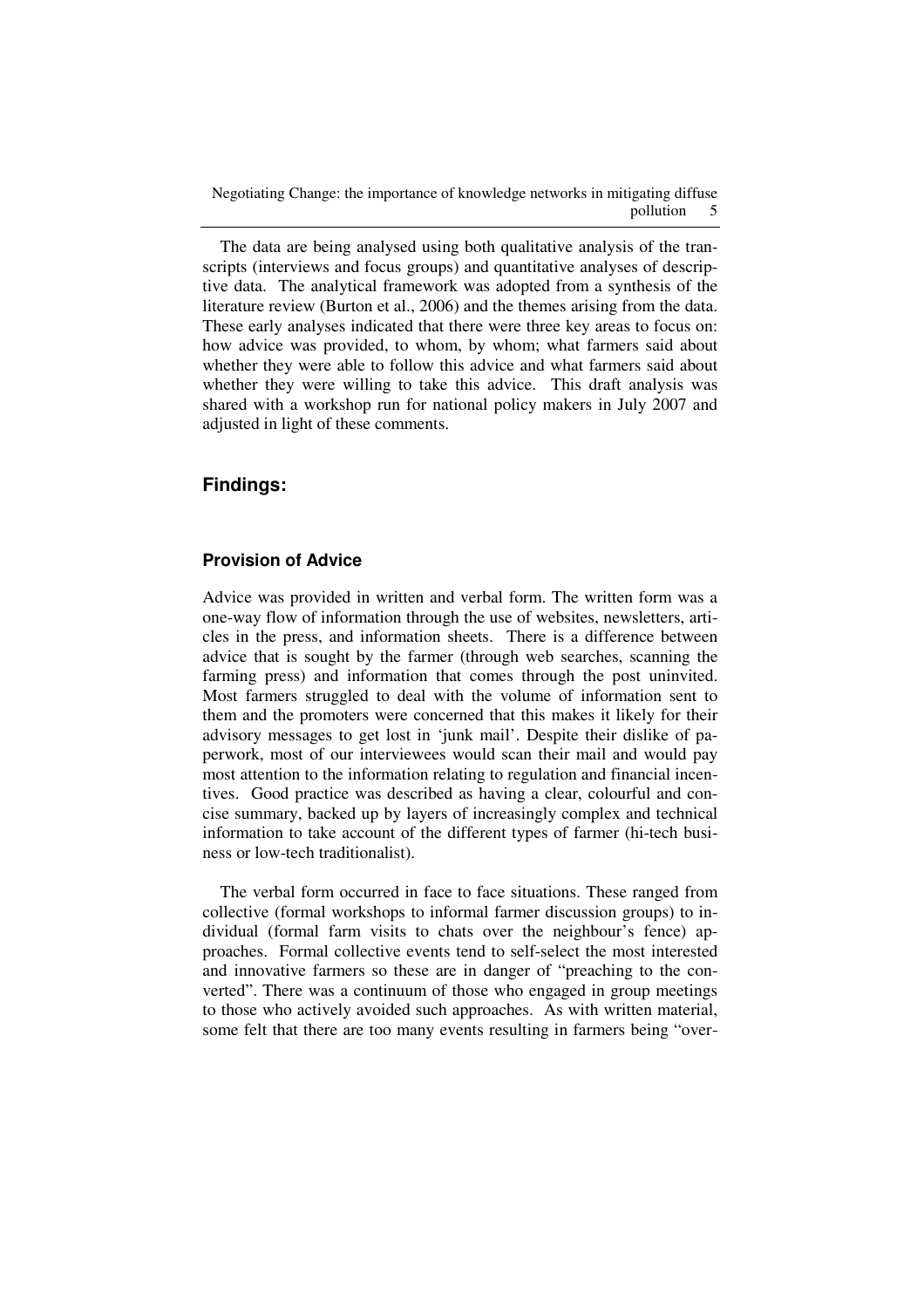loaded". The interviewees' notions of a good practice for this kind of event relates to timing (maximum two hours); subject matter (relevant, understandable, focused – "not wishy washy"), locality (nearby) and incentivised (helps farmers understand legislation, get a preview of business opportunities, provide points for accreditation). The provision of good quality catering definitely helped!

A number of interviewees had experienced one to one farm visits. These were popular as they provided advice in the context of their particular enterprise. Although the A and D case studies highlighted the attraction of having free farm visits, some interviewees were willing to pay for farm visits. Others speculated that the money spent on mail outs would be better invested in a network of farm advisors who would "sit down for half an hour and explain to the farmer what the environmental issues are rather than sending leaflet which they didn't read". However, these interviewees implied this should not divert funds from capital grants.

Farmers evaluate both the messenger and the message. For example, a number of interviewees disagreed with the information provided in the press or advice based on academic research when it did not make sense in the context of their farm or was judged to be 'impractical'. Our data suggests that who provides the advice is crucial to how it is digested by the audience. Advisors have to have a "*good* farming background" (our emphasis) – using ex-farmers can backfire if they are perceived by their peers to be 'failed' or 'poor' farmers. Farmers evaluate the individuals upon a cocktail of factors including their affability and humour, their familiarity and expertise with farming systems, their display of common sense and their ability to relate technical information to the particular farm setting(s).

Our data also suggests the importance of farmers perceiving that the organisation supplying the advice does not have an 'agenda' or at least, if it does, that the agenda has a good fit with the farmer's own agenda for their enterprise. For example, some consultants and commercial reps are trusted, but this is a result of strong social relationships built up over time. Other farmers were suspicious that this kind of 'advice' was effectively advertising for their products. Equally, environmental organisations need to pursue demonstrate they understand farming – one interviewee called for "someone who wouldn't necessarily launch into 'you want to save this beetle' …. but would try to understand a bit more about their business and their situation". Most importantly, some interviewees felt there was considerable duplication in the provision of advice and this perception of agencies "wasting money" affects the credibility of the advice source.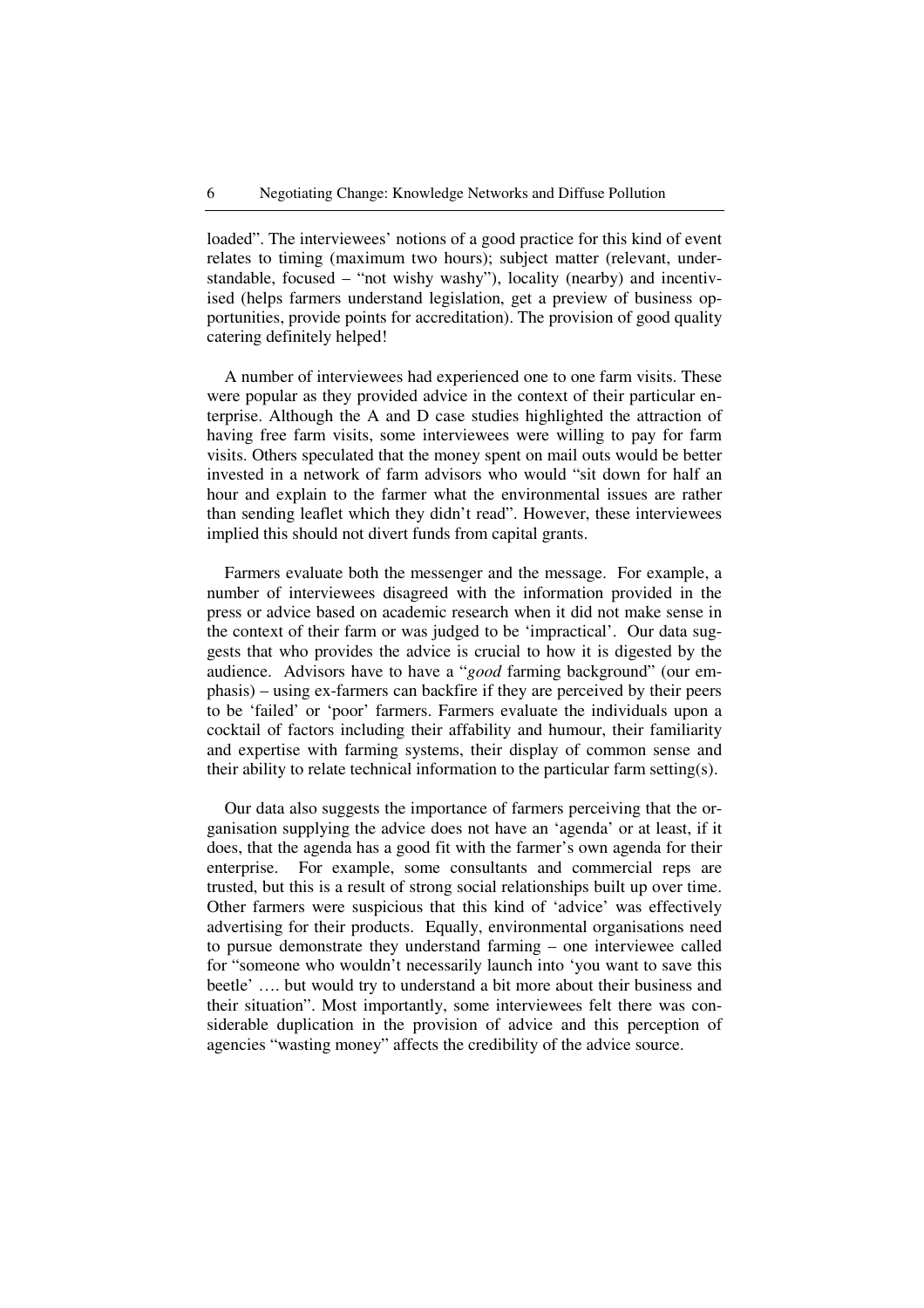However, who should give what advice is very dependent on the topic – for example, academic researchers are more appropriate than peers, if the farmer wants information based on research results. There is a great deal of variation in sources of advice in terms of how often they are used and for what kinds of decisions. For example, bank managers were consulted for strategic farm business decisions, but NGOs were more likely to be used for environmental management decisions. However, even within the same case study there was a variation from farmers often using a source to others never using that source. The results reiterate the difficulty of providing guidance on which intermediaries to use for advice provision.

## **Capacity to Change**

Once advice has been sought and/or received, the farmer will embark on a process of decision making regarding whether to change their practice. There are many inter-related aspects that facilitate or constrain behavioural change. Characteristics of the enterprise, such as the size, topography, climate and soil composition of the farm, the type of tenure and access to finance to put in infrastructure or systems are important facets impacting on the ability to change behaviour. However, this section focuses on other facets that have direct links to knowledge networks - human capital; labour and time.

As highlighted in the section above, the skills and expertise of farm advisors are important. Technical qualifications were seen as desirable when combined with practical experience but many advisory staff "were not plugged into" the practicalities of farming. Staff turnover was also mentioned as a problem, as it prevents the development of relationships between farmers and advisors and means the advisors do not have local knowledge (a key part of 'common sense' that farmers prize). Many farmers had formal qualifications and continue to update their skills although very few have any formal environmental management training (several have undertaken environmental improvements and have learnt 'on the job'). This combination of formal training and experience helped them deal with the complexities inherent in managing the farm enterprise, which in turn helped them access opportunities for environmentally friendly farming. Promoters also noted the relationship between uptake and a farmer's ability to interpret technical knowledge depended on the indi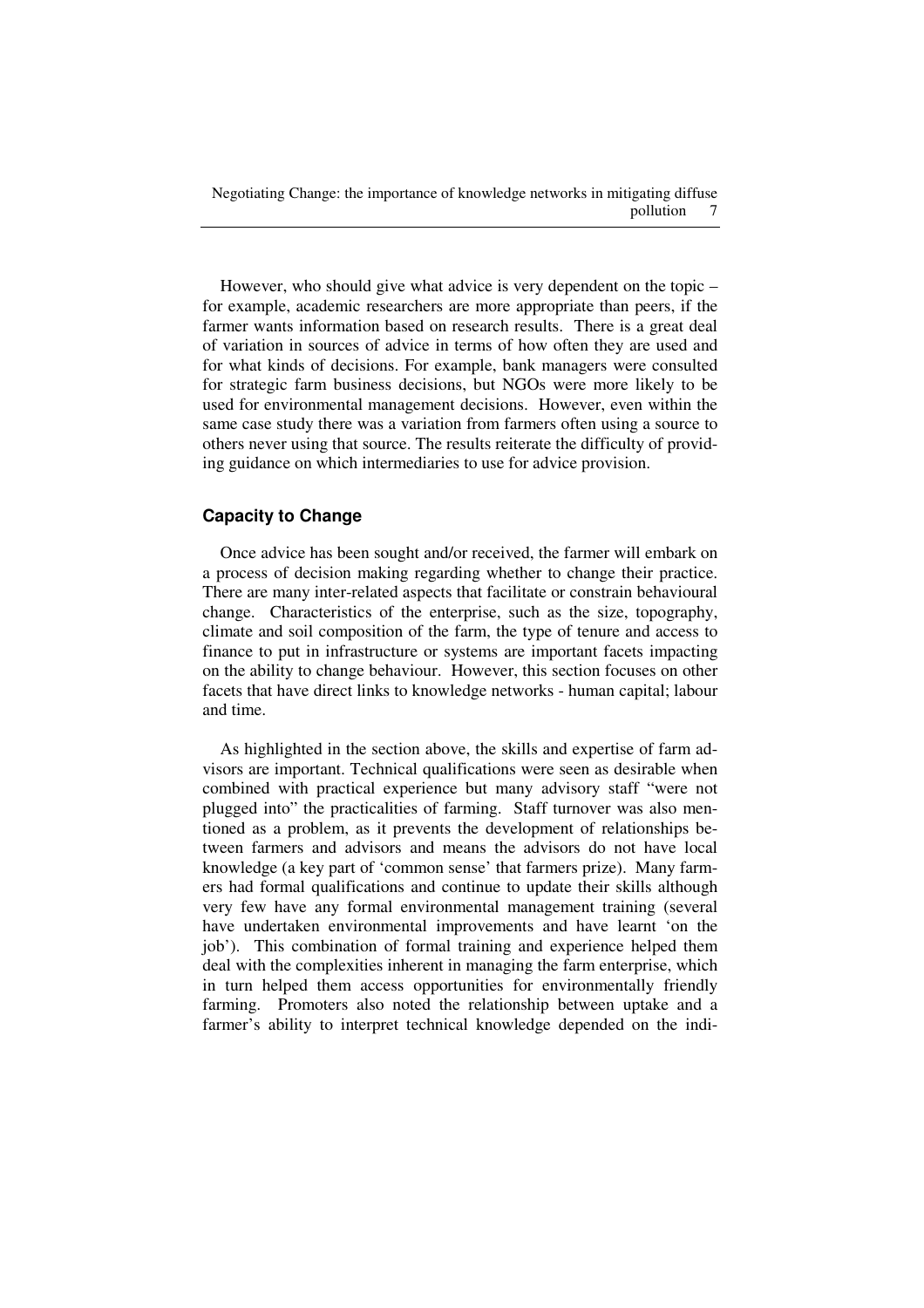viduals desire to learn, which is often negatively correlated with available time.

Time is linked to the availability of labour, the farming system, off-farm employment (or diversification businesses) and the size of the property. Time is also linked to an emerging theme of 'complexity' covering the complexity of farm management, complexity of forms and complexity of policy and regulatory interactions as all of these require an investment of time for management. For many smaller farms, time is in short supply. Farmers who feel short of time are less likely to read material, attend meetings, discuss things with their neighbours or attend discussion groups. Even if they are interested in changing their practice, they are less likely to take the steps required to do so.

The reduction in available (or affordable) labour was often a trigger for changes in farm management practices, although not always towards environmentally friendly practices e.g. intensifying and mechanising indoor dairy operations that create more manure. Many farmers argued that they did not have time to carry out the environmental improvements they would like to (planting hedges, maintaining wetlands, managing riparian woodland) as they had reduced their labour to reduce costs. Some of our sample utilise temporary farm labour, often from overseas and these people may have different understandings of environmental management. There is also increased use of contractors on farms due to reduced on-farm labour. Others use agronomists or land agents to help manage the farm. These changes make the audience for advice more heterogeneous.

Linked to the issue of labour and time is the data on farmers cooperating and sharing labour, machinery and ideas. Some of our interviewees were members of a cooperative, buying ring or informal 'circle of friends' and this allowed them to manage their enterprises more effectively and/or economically than individually. The existence of such groups not only provides information pathways, but also increases the capacity of these farmers to share the risk and the expense of trying new practices whilst providing the opportunity to learn from the experiences of others.

#### **Willingness to Change**

Achieving long–term behavioural change depends on the farmer's willingness to change. This is a complex area encompassing individual values and self-identity; perceptions of the future of farming and intelligent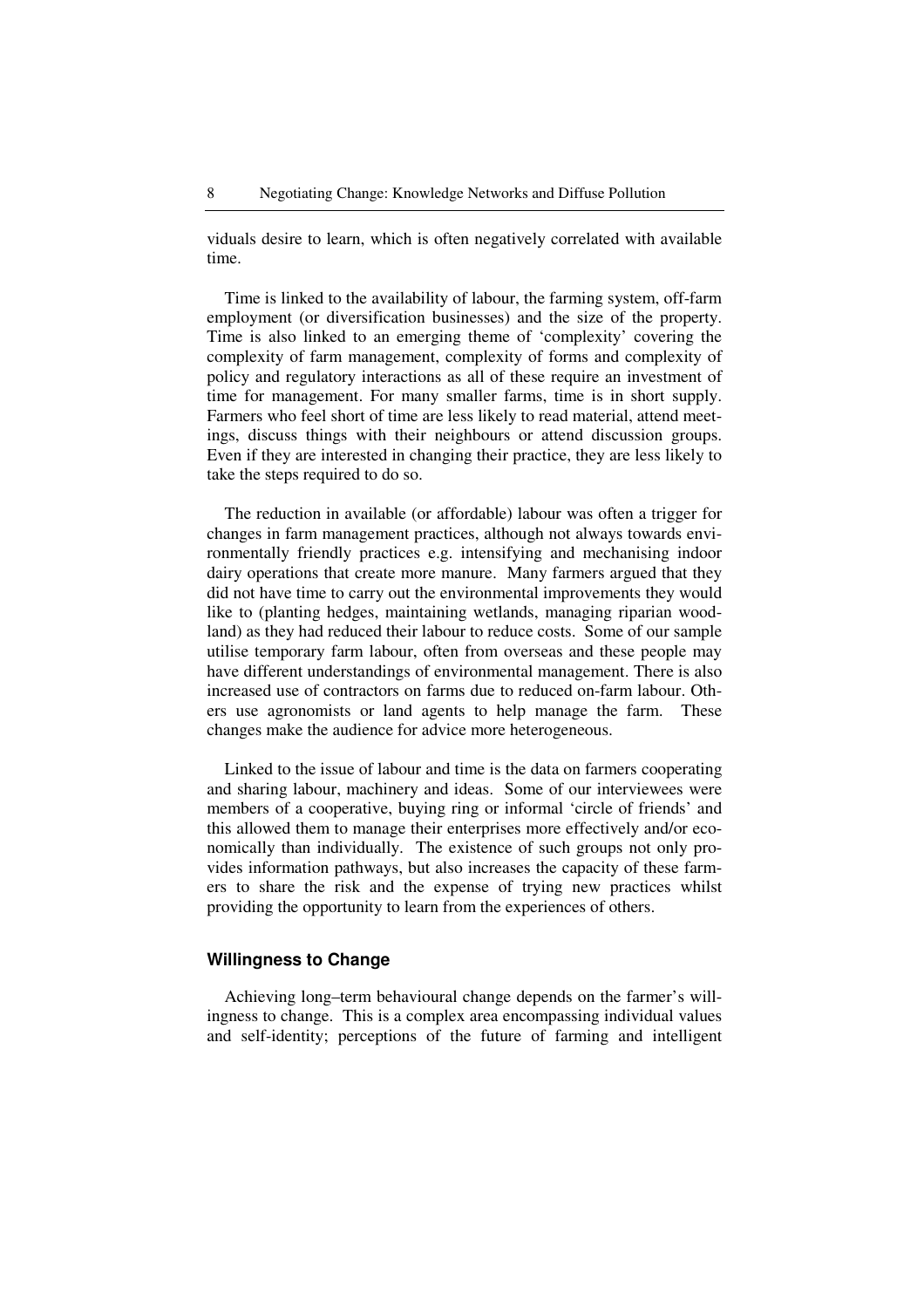strategies in light of this; social influence; and farmer responses to the associated carrots and sticks (income, regulation, administrative burden).

Behavioural change is influenced by values such as the desire for independence and autonomy. Farmers want advice that recognises them as individuals, that treats them as equals and that allows them to retain control of their enterprise. Farmers disliked the administrative burdens created by regulation, and the emphasis on standardisation as part of quality assurance schemes. Likewise, many farmers, particularly the smaller family farmers, displayed considerable resistance to the idea of external surveillance by agencies or regulators. Some farmers identified themselves as progressive farmers and embraced new practices as a way of demonstrating this. Others drew their self-identify from continuity with past practices. In both cases, advice is interpreted in light of the 'fit' with their chosen identities and value orientations.

Behavioural change is more likely at times of strategic re-positioning. Our data shows considerable heterogeneity in the strategies that farmers are pursuing, with some considering exiting farming, some diversifying, some extensifying whilst others were moving to more intensive production. Those seeking to extensify tended to want to farm more environmentally, whilst those intensifying were motivated more by avoiding regulatory sanctions. Most family farmers were unsure whether their successors would take over the farm, creating additional uncertainties for strategic planning. Again, advice is sought and/or interpreted in light of the 'fit' with their chosen strategies.

Willingness to change is also related to respect between farmers. Respect is a component of maintaining social capital and respect is engendered and maintained by the judgments of their peers. Therefore, farmers may couch decisions to change their behaviour in the context of what their peers will think of this. Where actions have the potential to be judged negatively, this is likely to act as a potential barrier to uptake. However, the judgments made and the benchmarks used are likely to vary between farming styles and farming systems. Farmers themselves believe that their sectors can be divided in those who act responsibly and were keen that the majority did not bear the regulatory burden created by "a few bad apples".

Farmers were more willing to respond to advice if it was an opportunity to prevent onerous legislation through self regulation and/or an opportunity to anticipate, rather than have to react, to regulation. However, fear of, or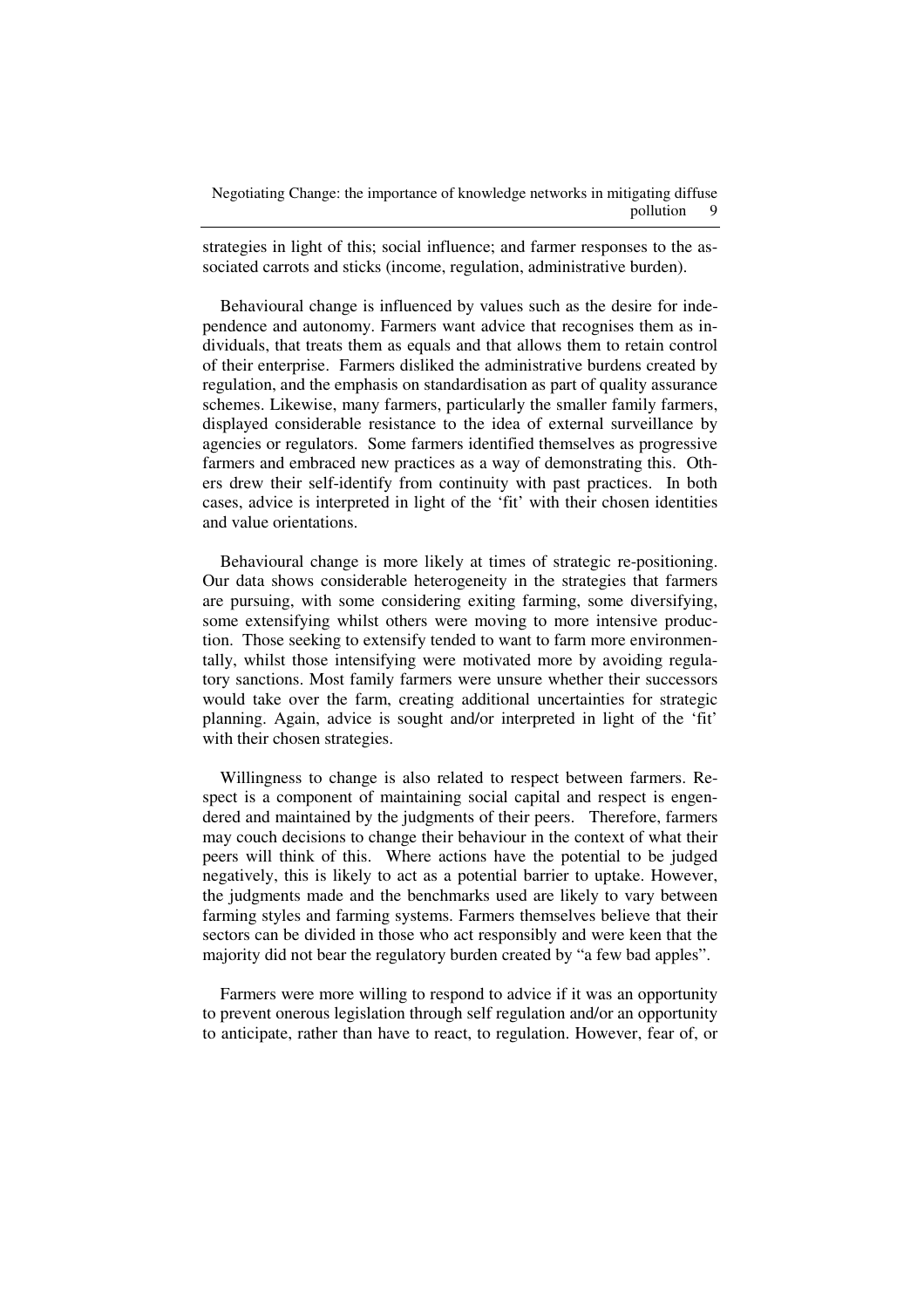actual, prosecution was a driver in both the A and D case studies. In many cases, there was limited evidence of long term behavioural change – mitigation measures were adopted but farmers still rationalized their choices in terms of investing in their farm and/or reducing the risk of prosecution. There was no explicit recognition of the risk of diffuse pollution to the *environment* or motivation to protect water quality for its own sake. There fore, there were clear differences in the motivations of the agencies providing the advice (to protect the environment) and the motivations of the farmers (to manage their farms effectively).

Any advice given is interpreted in light of individual and collective sense-making processes. These processes will be influenced by the individual's underlying values and existing social norms. For advice to resonate with the audience it has to be seen as relevant and important. If they don't feel responsible for environmental impacts, farmers want to see how changing behaviour will *benefit* them. There were nuanced different judgments about why, how and under what circumstances change will be perceived to be beneficial, and how farmers weight this against judgments regarding risks and possible negative side effects. In some cases, where behavioral change was achieved through incentives, attitudinal change followed once benefits are recognised.

## **Discussion: Role of Knowledge Networks**

The overall synthesis of these findings suggests a theory of when and how change becomes both possible and probable. Thus, the following elements contribute to land use decision making:

- A. Internal or external trigger events motivation to change
	- B. Recognition that change is required
	- C. Exposure to or scanning for new approaches
	- D. Practical assessment of options
	- E. Commitment to new system
	- F. The process of cultural and structural 'lock-in'.

There is a complex relationship between advice and decision making – at times decisions are taken (stimulated by market forces, regulation or social relationships) and then advice is used to select how to change the practice; but at other times, advice can stimulate the need for a decision in the first place. Thus, different forms of advice and information are required at different stages as shown in Figure One. Furthermore, advice can be very in-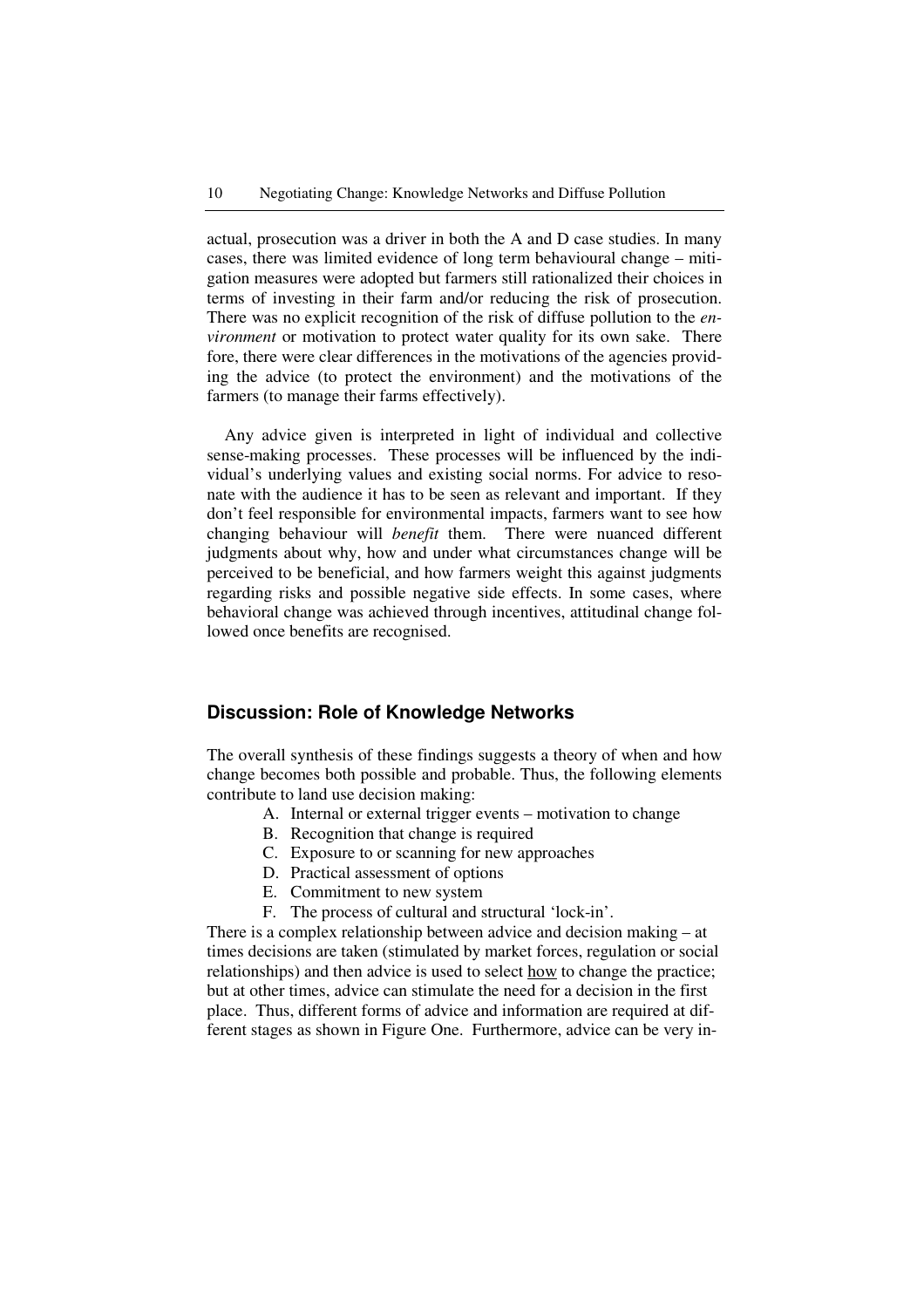fluential at moments of transition but may be dismissed when the farmer is 'locked in' (ideologically, financially, and physically) to the existing system.





This paper highlights the importance of knowledge networks within this model of the relationship between advice and behavioural change. Drivers of change, decisions regarding whether to change, information about what options are available and what might work for their enterprises  $(A - D)$  in Figure One) are all influenced by knowledge constructed from information circulating through networks and the judgments of their peers.

Firstly, there are data on intra-family dynamics and their impacts on behavioural change. In some case studies, the family dynamic, often the influence of children or the spouse, promotes positive environmental behaviour. However, in other cases, often involving decisions over investment in equipment or changing farming practices, there were power struggles between parents and successors. Younger farmers were not always more environmentally aware than older farmers, as some successors were keen to intensify and divest themselves of agri-environmental responsibilities whilst older farmers felt more of a responsibility to their local environment. As working off farm is becoming more common, and succession is more uncertain, these dynamics are getting more complex. It is also important to note the circulation of knowledge between the farmer and their staff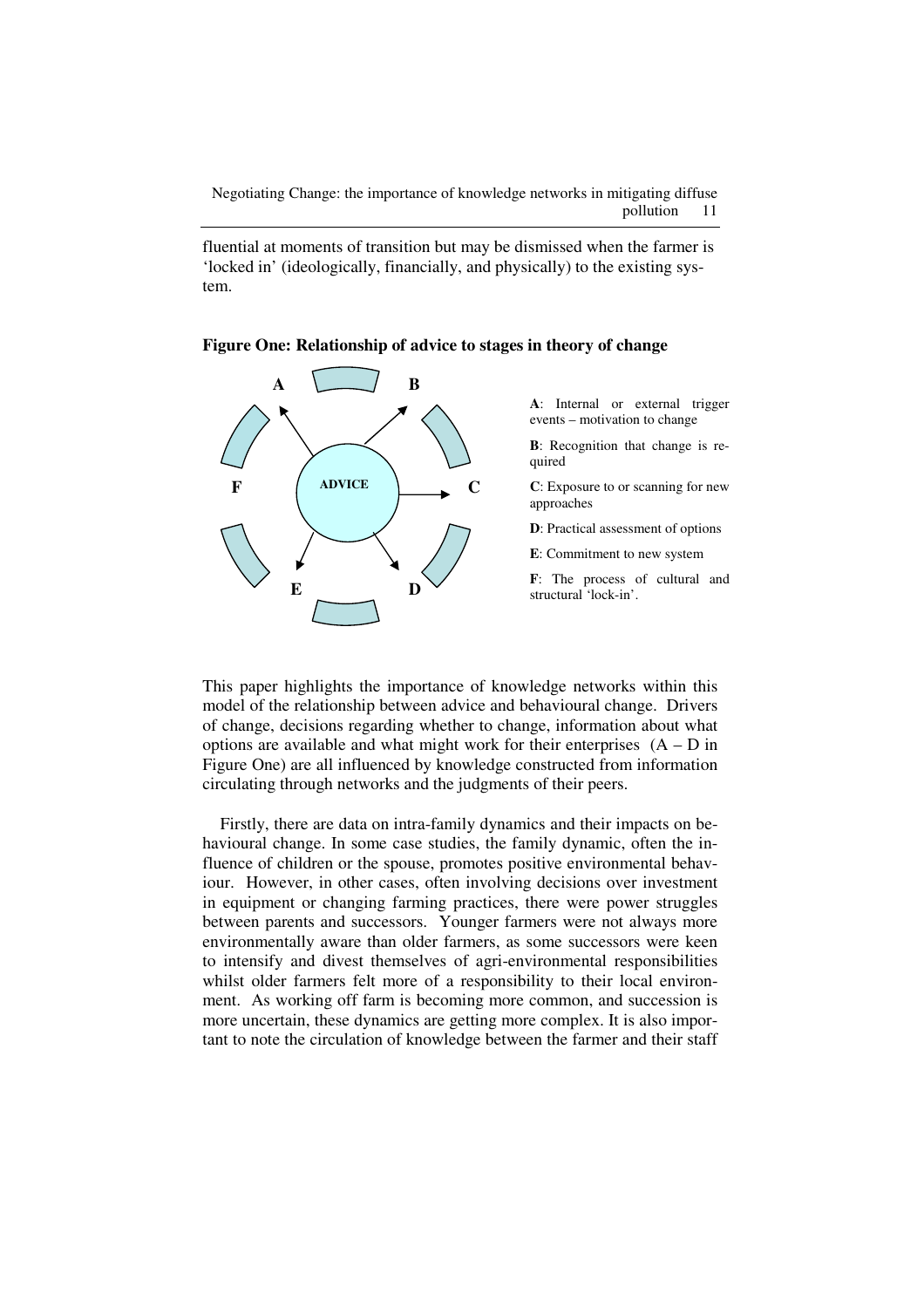or contractors. In most cases, the farmers assumed that their contractors would operate best practice but environmental management was not discussed with them. Thus, it is useful that policy makers have started to include contractors as part of their target audiences for advice.

Secondly, as discussed under the section on engagement, the relationship between the farmer and the advisor/advisory organisation is crucial. There is data suggesting that farmers are more willing to engage with advice when they perceive the process to be one of mutual respect and negotiation, rather than being told what to do by an external entity. Farm visits were appreciated when they provided an opportunity for the farmer's local knowledge to be validated against professional judgments. One of the benefits of having external advisors was that they were able to help put the farmer's specific knowledge into a wider context, in terms of changing business practices and scientific advances. Often, there was a difference between what the agencies see as good practice, and the farmers' own definitions. A key part of the advisor-farmer relationship is to recognise the heterogeneous perceptions of 'common sense' and 'good practice' in order to build a common understanding of the problem.

But to move beyond understanding to changing behaviour involves the farmer being able to put this knowledge into practice on their farm – hence the need for the advisor to translate their knowledge into a tailored solution. Equally, the advice has to come from a credible source and farmers are less likely to take advice from a source with whom they have had negative dealings with before, or which is judged to be 'anti-farmer'. This highlights both the importance of long term relationship building by agency staff and the reason why many regulatory agencies work in partnership with other organisations to gain access to farming networks. It is also important to recognise that information is provided by other nonfarming stakeholders e.g. industry representatives, consultants, quality assurance schemes and vets. If different sources provide conflicting advice, this further undermines the message.

Finally, advice is often circulated, discussed, reinforced or ridiculed within farmer to farmer networks. When advice is promoted through farming networks, it has additional cachet as it is more likely to be perceived to be practical. Some interviewees attend farmer discussion groups and these settings allow individual farmers to both provide advice and seek advice from their peers. Others visited farmers using new techniques in order to gain advice about these practices. These were part of a community of interest (zero tillage farmers; organic dairy farmers etc) rather than a com-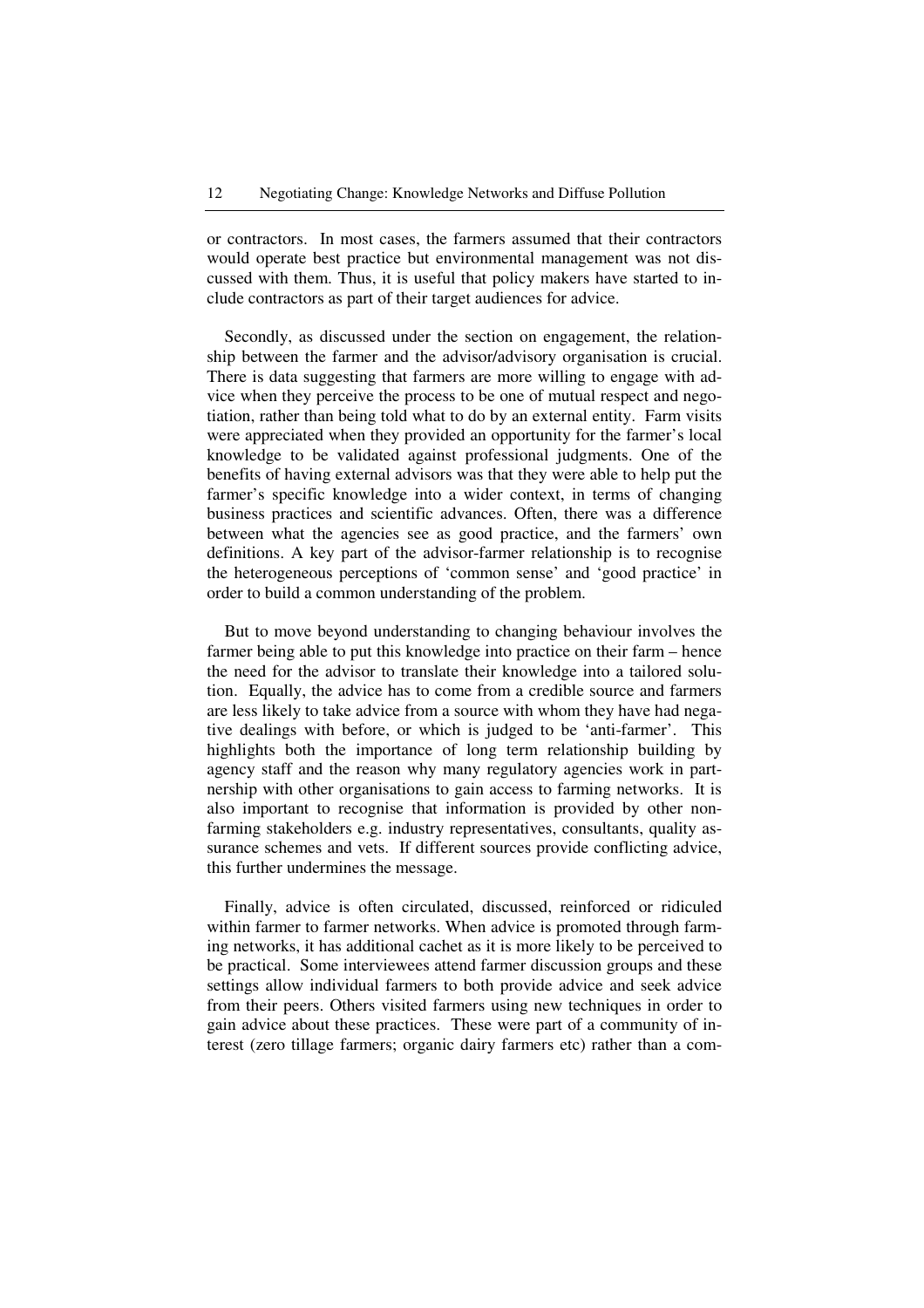munity of place. However, a few farmers felt they did not have time to take part in such networks, either of place of or interest. These differences seem to be partly due to personalities but often linked to their situation, most prominent in marginal farming enterprises with bleak prospects for the future where the farmer could not afford to, or did not see the value of, taking time to network. Therefore, fragmenting networks and decreasing social capital impedes the informal farmer to farmer pathway for information and advice, and those least networked were most likely to lack information. They are also more immune to social influence from their peers.

## **Conclusions:**

The paper has outlined some findings from a project looking at the relationship between the provision of advice and positive environmental behaviour by farmers. This topic is of central interest to policy makers involved in mitigating diffuse pollution, given the difficulties in designing regulatory or economic instruments to reduce diffuse pollution. Our research builds on the literature on agricultural extension by highlighting the important role of knowledge networks. We indicate that information and advice is interpreted, negotiated and reconfigured by farmers through interactive networks within the enterprise, with other farmers and with the advisors and other stakeholders. However, the provision of advice to farmers is only part of the process of inducing long-term behavioural change. The impact of advice may be very limited if the farmer is 'locked in' to the existing system.

The attention to knowledge networks highlights the importance of ensuring advice is considered relevant, credible, reliable and practical by the recipients. It is also highlights different understandings of diffuse pollution and water quality, with worrying implications for long term behavioural change. The concept highlights the heterogeneous process of sense making within the modern industrial agricultural sector. These points indicate the importance of placing advice and behavioural change in the wider context, particularly the role of farming in the UK and the relative rights and responsibilities of farmers viz a viz other stakeholders in protecting and enhancing water quality. Finally, knowledge networks provide a systemic approach that links farmers, advisors, policy makers and other stakeholders together in the process of social learning.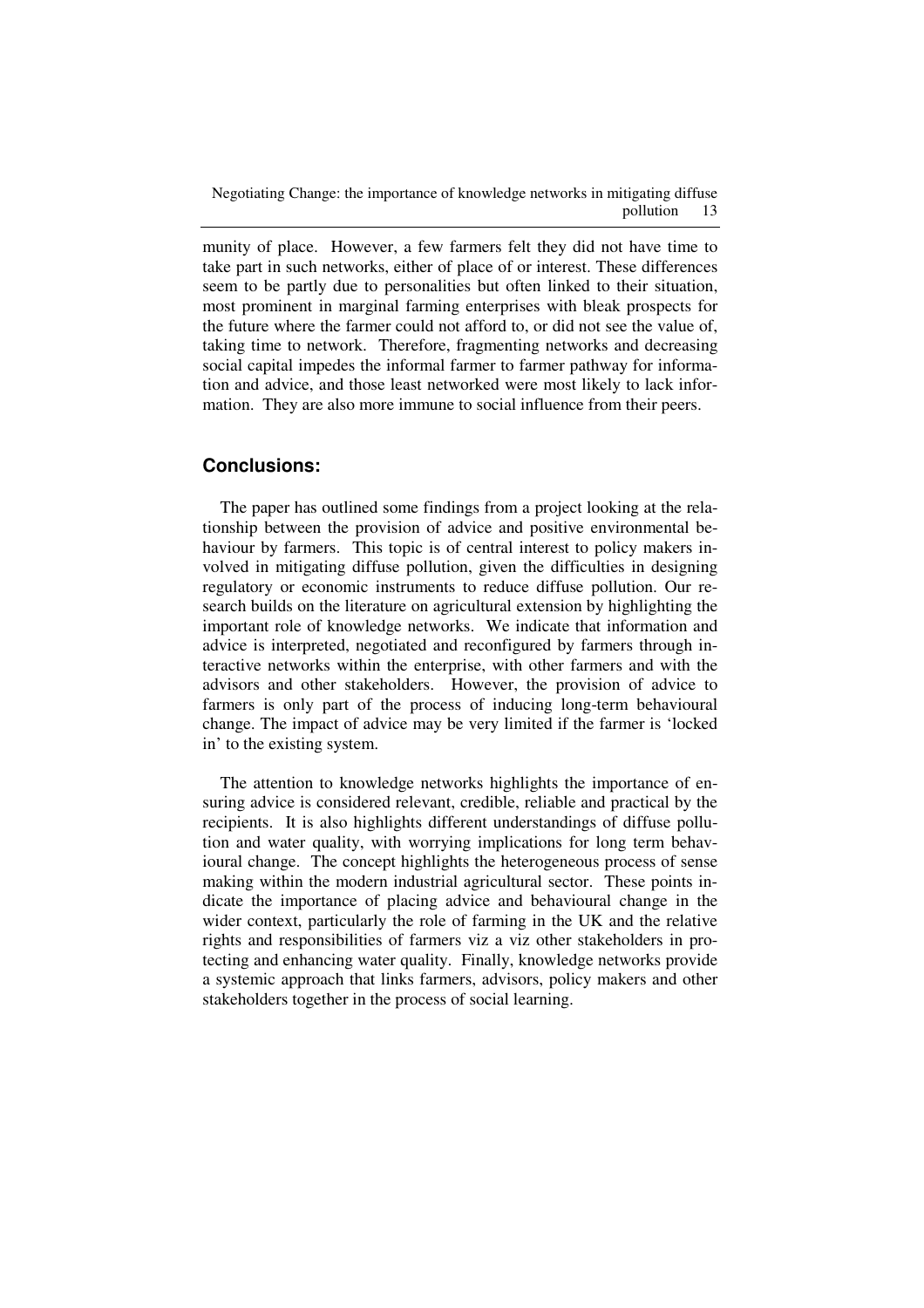#### **References:**

- Burton, RJF and Wilson GA (2006) Injecting social psychology theory into conceptualisations of agricultural agency: towards a post-productionist farmer self -identity. Journal of Rural Studies 22:95-115
- Burton RJF, Dwyer J, Blackstock KL, Ingram J, Brown KM, Mills J, Schwarz G, Matthews K and Slee B (2006) Influencing Positive Environmental Behaviour Among Farmers And Landowners – A Literature Review. Draft Report for DEFRA. Unpublished Report.
- Falkenmark M, Gottschalk L, Lundqvist J and Wouters P (2004) Towards integrated catchment management: increasing the dialogue between scientists, policy-makers and stakeholders. International Journal of Water Resources Development. 20:297 – 309
- Fischer F (2003) Reframing Public Policy: Discursive Practices and Deliberative Practices, Oxford University Press, Oxford
- Gibbons M, Limoges C, Nowotny H, Schwartzman S, Scott P and Trow M (1994) The New Production of Knowledge: the dynamics of science and research in contemporary societies Sage Publications, London
- Haygarth, PM (2003) Cost Curve Assessment of Phosphorous Mitigation Options Relevant to UK Agriculture. DEFRA report PE0203.
- Ison R, Roling N and Watson D (2007) Challenges to science and society in the sustainable management and use of water: investigating the role of social learning. Environmental Science & Policy 10:499 - 511
- Kates RW, Clark WC, Corell R, Hall JM, Jaeger CC, Lowe I, McCarthy JJ, Schellnhuber HJ, Bolin B, Dickson NM, Faucheux S, Gallopin GC, Grübler A, Huntley B, Jäger J, Jodha N S, Kasperson RE, Mabogunge A, Matson P, Mooney H, Moore III B, O'Riordan T and Svedin U (2001) Environment and development: 'Sustainability Science'. Science 292 (5517):641–642
- Macleod, CJA, Scholefield D., and Haygarth PM (2007) Integration for sustainable catchment management. Science of The Total Environment 373:591-602.
- Matthews KB, Hutchins M and Hill G (2006) Bridging the design-use gap for DSS in environmental policy and practice In: Voinov A (ed.), Summit on Environmental Modelling and Software - 3rd Biennial meeting of the International Environmental Modelling and Software Society (iEMSs) (Burlington, Vermont, USA. June 2006) http://www.iemss.org/summit/
- Morris C. (2004) Networks of agri-environmental policy implementation: a case study of England's Countryside Stewardship Scheme. Land Use Policy 21:177-191
- Robinson GM (2006) Ontario's Environmental Farm Plan: Evaluation and research agenda. Geoforum 37:859 – 873
- Röling, N. and Wagemakers A. (2000) Facilitating Sustainable Agriculture: Participatory learning and adaptive management in times of environmental uncertainty. Cambridge University Press, Cambridge, 318p
- .Schneider AL and Ingram H (1997) Policy Design for Democracy. University of Kansas, Kansas.